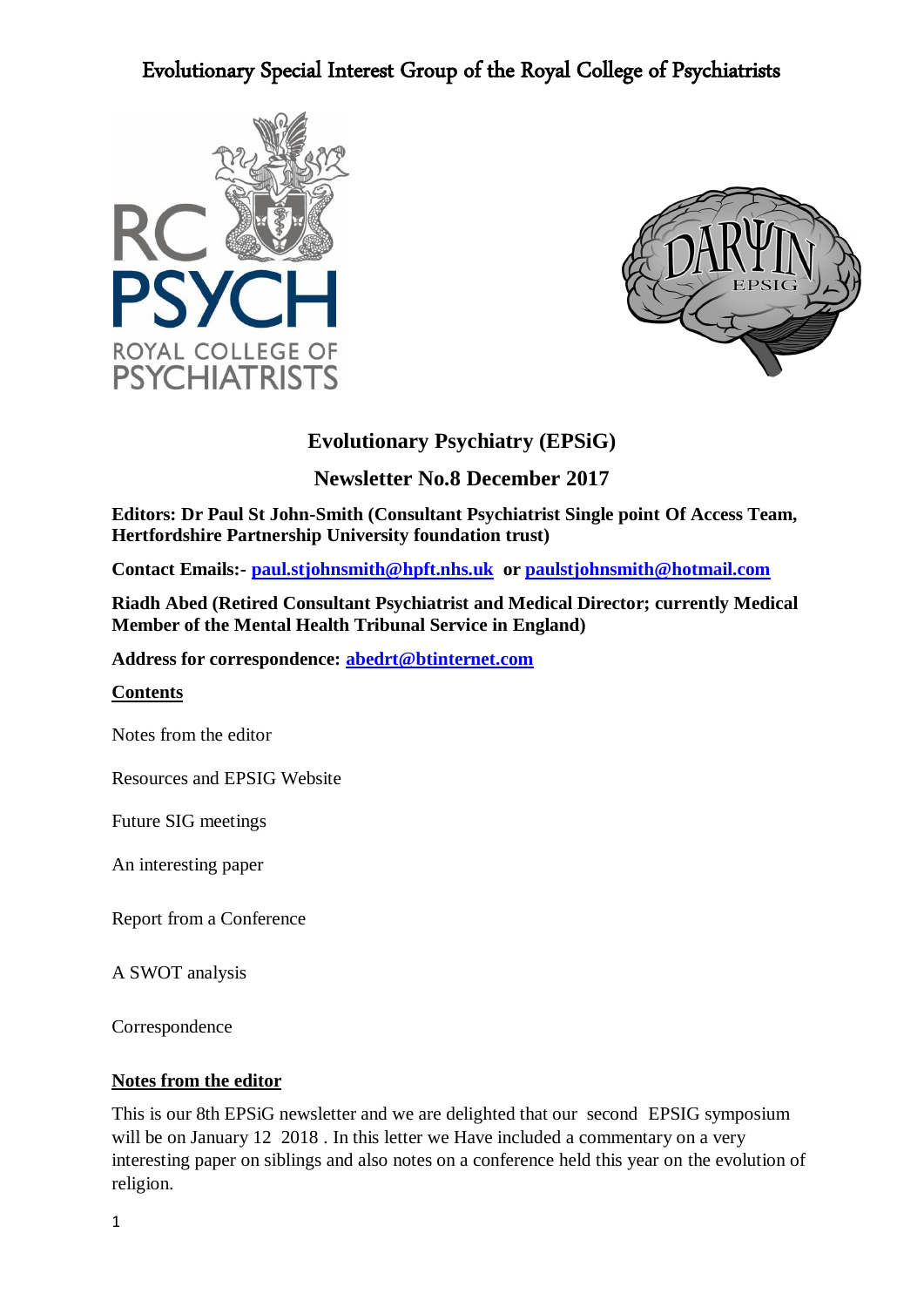### **Resources and EPSIG Website**

The link to the EPSIG web pages that contain a range of resources is below:

[http://www.rcpsych.ac.uk/workinpsychiatry/specialinterestgroups/evolutionarypsychiatry.asp](http://www.rcpsych.ac.uk/workinpsychiatry/specialinterestgroups/evolutionarypsychiatry.aspx) [x](http://www.rcpsych.ac.uk/workinpsychiatry/specialinterestgroups/evolutionarypsychiatry.aspx)

### **Future SIG meetings**

Further dates for meetings are to be discussed at the AGM Future meeting dates include:-

### **The Second Symposium of the Evolutionary Psychiatry Special Interest Group (EPSIG) will be held on 12 January 2018 at the Royal college of Psychiatrists in London.**



We have 4 confirmed keynote speakers as follows:

- **Life History Theory: A Framework for the Understanding of Personality Disorder - Martin Brüne**, Professor of Psychiatry at the Ruhr University, Germany is an eminent evolutionary scholar and author of the Textbook of Evolutionary Psychiatry and Psychosomatic Medicine, the second edition of which was published in 2015.
- **From caring to compassion: an evolutionary journey and social implication exploration - Paul Gilbert** is Professor of Psychology at the University of Derby. He has researched evolutionary approaches to psychopathology for over 40 years and has authored/edited 21 books and over 200 papers. Paul is the originator of Compassion-Focused Therapy which is based on evolutionary insights. He established the Compassionate Mind Foundation in 2006 which has since developed into a global movement. He was awarded the OBE in 2011.
- **An Evolutionary Account of Brain Laterality - Iain McGilchrist**, is author of the widely acclaimed 'The Master and his Emissary'. Dr McGilchrist is a former consultant psychiatrist and clinical director at the Bethlem and former fellow at All Souls College, Oxford. He came to medicine from the humanities and seeks to understand the mind and brain by seeing them in the broadest possible context—that of the whole of our physical and spiritual existence, and of the wider human culture in which they arise.
- **What Clinicians Can Learn from Evolutionary Psychiatry - Alfonso Troisi**, Professor of Psychiatry, University of Rome is one of the pioneers of the application of evolutionary theory to psychiatry and co-author of 'Darwinian Psychiatry' which is a landmark and foundational text in the field. His book 'The Painted Mind: Evolutionary Behavioural Science Reflected in Great Paintings' was published in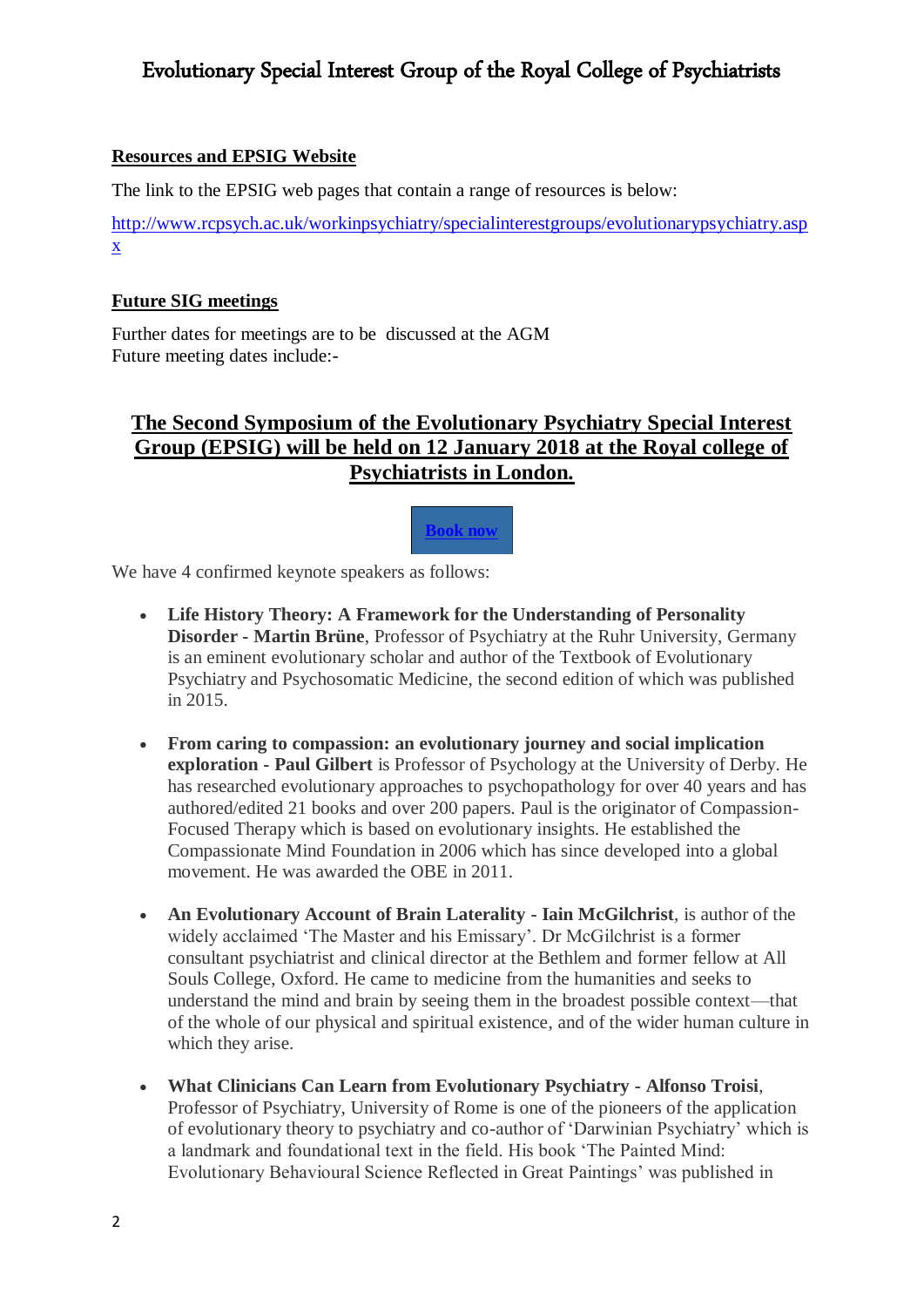2017.

# **[View the full programme](http://www.rcpsych.ac.uk/pdf/Second%20Symposium%20of%20the%20Evolutionary%20Psychiatry%20Special%20Interest%20Group%20Version%20w3.pdf)**

### **All disciplines and professions are welcome. Please share with colleagues of all disciplines.**

## **May 18th 2018 AGM Scientific meeting Speakers to be announced**

### **Commentary on an intesting evolutionary paper. R. Abed**

Smith, D. (2017) O brother, where art thou? Investment in siblings for inclusive fitness benefits, not father absence, predicts earlier age at menarche. Biology Letters, Royal Society Publishing. Open access.

### <http://rsbl.royalsocietypublishing.org/content/roybiolett/13/10/20170464.full.pdf>

This recently published article aims to test rival evolutionary hypotheses regarding factors during early life that affect female development with specific reference to the timing of the menarche. There has been a claim in the evolutionary literature that father absence during early life has a causal relationship with earlier menarche. The explanation offered for this effect is what is termed the 'predictive adaptive response' whereby father absence is a cue for low parental investment and thus an indicator for future adversity and therefore early reproduction (as part of a fast life history strategy) is an adaptive response to this prediction. However, there is a rival hypothesis based on kin selection that proposes that the presence of half or step siblings as opposed to full siblings is the crucial cue and not father absence. The presence of full siblings (r=0.5) according to this model would encourage daughters to delay reproduction and invest in their highly related full siblings while the presence of relatively low related half siblings or even lower related step siblings alters the evolutionary calculus in favour of early reproduction rather than investment in these siblings.

The study published here carried out at the University of Bristol found in favour of the kin selection hypothesis i.e. that the significant factor that influenced early menarche was not father absence but the existence of half or step siblings.

This is an example of an evolutionary framework and evolutionary theorising enabling the formulation of a research question that can lead to the uncovering of an important influence on human development which would have otherwise remained unknown to us.

The question here is: would formulating such a research question have been possible or even conceivable without thinking in evolutionary terms? I would contend not. Riadh Abed FRCPsych

Chair, EPSIG, RCPsych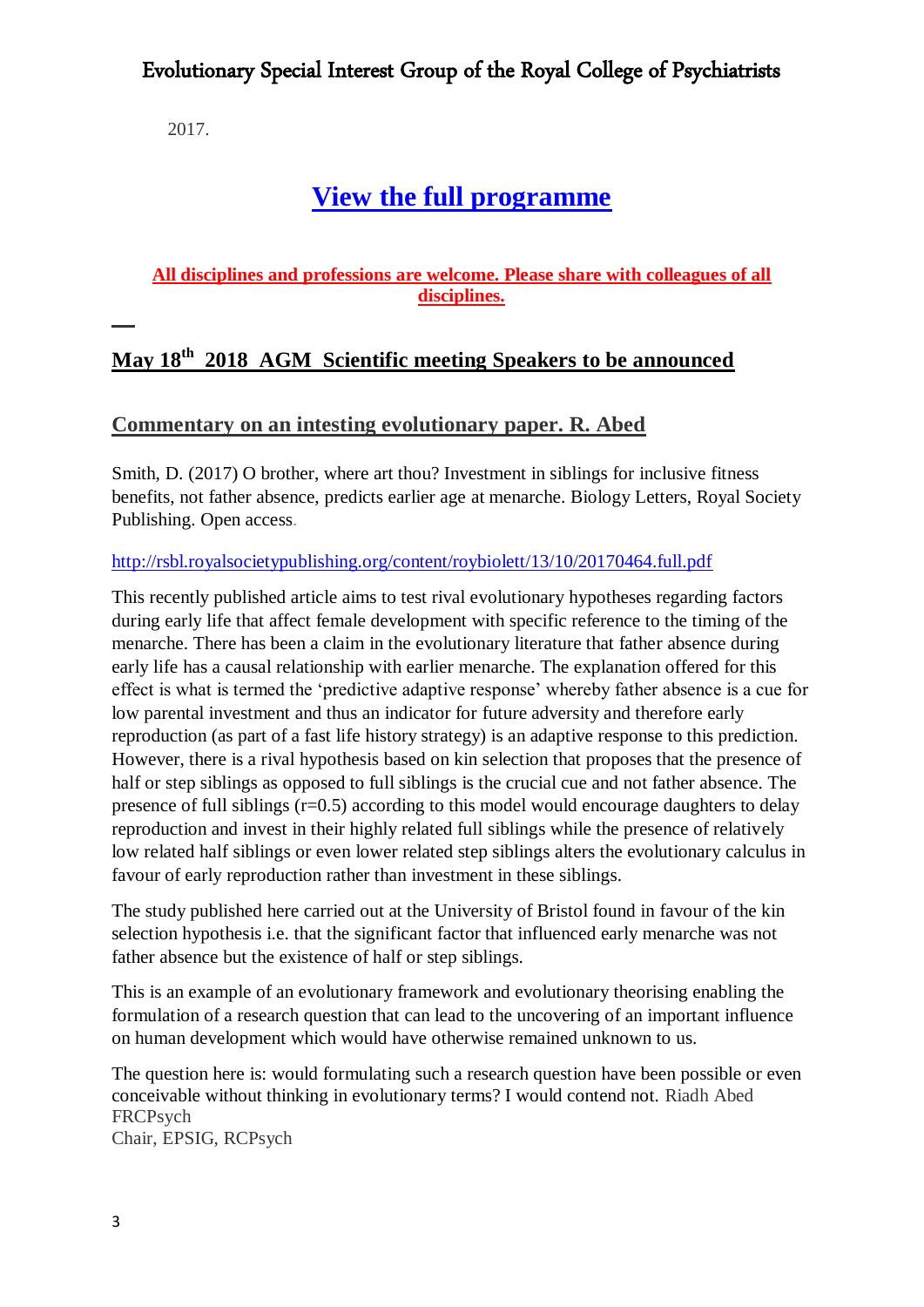

## **Report on The 2nd International Conference on the Evolution of Religion**

From November 12th to 15th, 2017, The 2nd International Conference on the Evolution of Religion was held at the beautiful Tamaya Hyatt Regency Resort on the Santa Ana Pueblo in New Mexico, USA. There were 90 attendees from 19 countries. They included many disciplines, including anthropology, psychology, religious studies, theology, philosophy, psychiatry, sociology, zoology and others. Seven of the submitted abstracts were selected as Plenary talks. All together, there were 60 lectures presented. Except for the plenary lectures the other lectures were given concurrently in one of four adjacent conference rooms. Presenters were given their choice as to a short (30 minute) or long (1 hour) presentation. To see the abstracts of the lectures and more about the conference, click here [theevolutionofreligionii.org.](http://theevolutionofreligionii.org/)

After a rigorous peer review process, selected manuscripts derived from the lectures delivered at the conference will become chapters in the edited volume, *The Evolution of Religion: How Biology, Psychology and Culture Interact*, which will be published by Springer Nature in 2019, as part of the series, New Approaches to the Scientific Study of Religion, Series Editors Lluis Oviedo and Aku Visala.

The 1st International Conference on the Evolution of Religion was held in Hawaii in January of 2007. The proceedings of that conference are published in an edited book, *[The Evolution](https://www.amazon.com/Evolution-Religion-Theories-Critiques-Humanity/dp/0978844114/ref=sr_1_fkmr0_1?s=books&ie=UTF8&qid=1511275651&sr=1-1-fkmr0&keywords=bulbulia+The+evolution+of+religion+collins+foundation+press)  [of Religion: Studies, Theories, & Critiques](https://www.amazon.com/Evolution-Religion-Theories-Critiques-Humanity/dp/0978844114/ref=sr_1_fkmr0_1?s=books&ie=UTF8&qid=1511275651&sr=1-1-fkmr0&keywords=bulbulia+The+evolution+of+religion+collins+foundation+press)*. It is fair to say that the field has progressed significantly in the past 10 years. The 3rd International Conference on the Evolution of Religion is currently in the early planning stage with a tentative time and place of 2021 in Assisi, Italy.

In addition to the academic lectures, there were two interesting field trips associated with the conference. The first was to the nearby Jemez Pueblo to see a spectacular Native American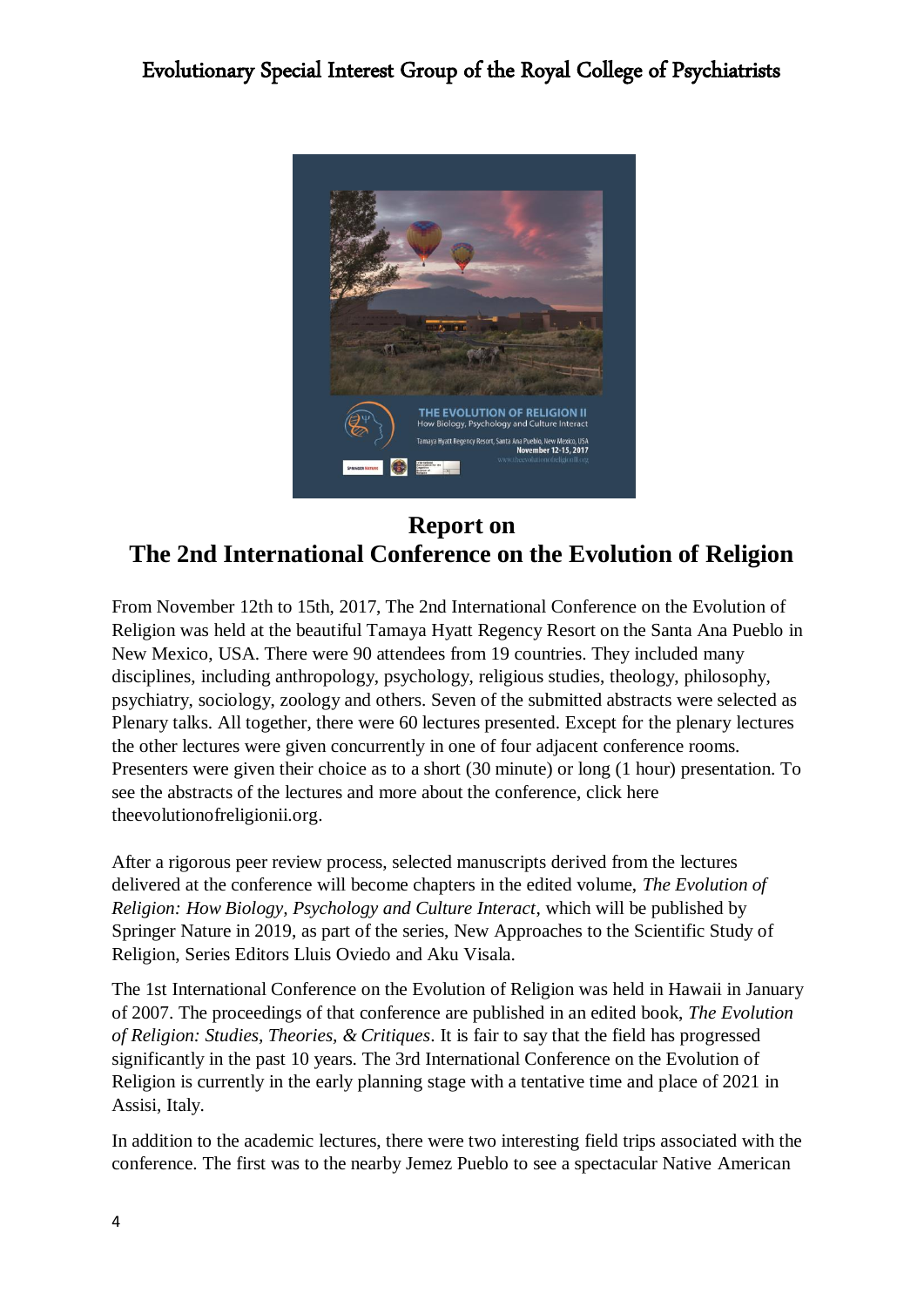religious ritual in which around 1,000 tribal members emerged from an underground religious kiva and then were engaged in a 6 hour "dance" to the sound of tom-tom drums and a chorus of male chanters. The second field trip was a 1.5 mile hike along the Rio Grande to the Coronado Historic Site, which contains the ruins of the Kuaua Pueblo, abandoned in around 1600 when the Spanish settlers moved into the area. The Kuaua Pueblo has a deconsecrated, underground religious kiva, which has rarely seen Native American religious murals on the wall.

We also had a banquet at the El Pinto restaurant in Albuquerque to give the attendees a taste of traditional New Mexican food. The weather during the conference was very warm and pleasant, which gave attendees the opportunity to sit on the outdoor patios of Tamaya, eat and drink beer and view the changing colors in the leaves of the cottonwood trees along the Rio Grande as well as viewing the 10,600 Sandia Mountain in the background.

Rather than go over the contents of some selected lectures, which the interested reader can find on the link provided, I will address a few issues associated with the evolution of religion that might be of interest to evolutionary oriented psychiatrists. Some of these issues have overlaps with the evolution of psychiatric disorders. These issues will include how religion could have evolved, whether religion is an adaptation or just a by-product produced by natural selection, and a comparison of religious beliefs and the delusions of some psychiatric patients.

In terms of how religion could have evolved by natural selection there are two schools of thought on the topic. Some scholars believe that religion, or at least the structural design features associated with religion, is or are adaptations crafted by natural selection to produce religion per se. The other school of thought is that religion, or at least the structural design features associated with religion, are just by-products of selection for items that have nothing to do with religion. There are data sets and evidence on both sides of the issue, which is a hot topic of debate at this time. Religions are social institutions, which requires utilizing geneculture evolution principles.

In addition, religion as a whole is a very broad concept to understand as a single entity that could have evolved by or as a by-product of natural selection. Another approach is to break down religion into smaller components, such as ritual religious behavior and religious beliefs, and ask the same questions about these elements. It is fair to say that this same issue applies to psychiatric disorders, which certainly don't follow the one gene > one enzyme > one disorder algorithm of the inborn errors of metabolism. For this reasons, psychiatrists are in a unique position to contribute to this field.

The other issue which should be of interest to psychiatrists is that most religious beliefs are partially counter-factual and partially counter-intuitive. They have some similarity to the delusional beliefs one sees in psychosis. This issue is captured well in William Irons Chapter 4 in the 1st *Evolution of Religion* book in the link previously provided. The title of his chapter is "Why People Believe (What Other People See As) Crazy Ideas."

The process of believing is a new field of interest among persons who study the evolution of religion. There is a group of scholars who have been meeting in Gratz, Austria once a year for the past several years to understand the process of believing in general and then how it applies to religion in particular. They recently published a book, *[The Process of Believing:](https://www.amazon.com/Processes-Believing-Acquisition-Maintenance-Creditions/dp/3319509225/ref=sr_1_1?s=books&ie=UTF8&qid=1511277523&sr=1-1&keywords=process+of+believing&dpID=51D1eYNZNGL&preST=_SY291_BO1,204,203,200_QL40_&dpSrc=srch)*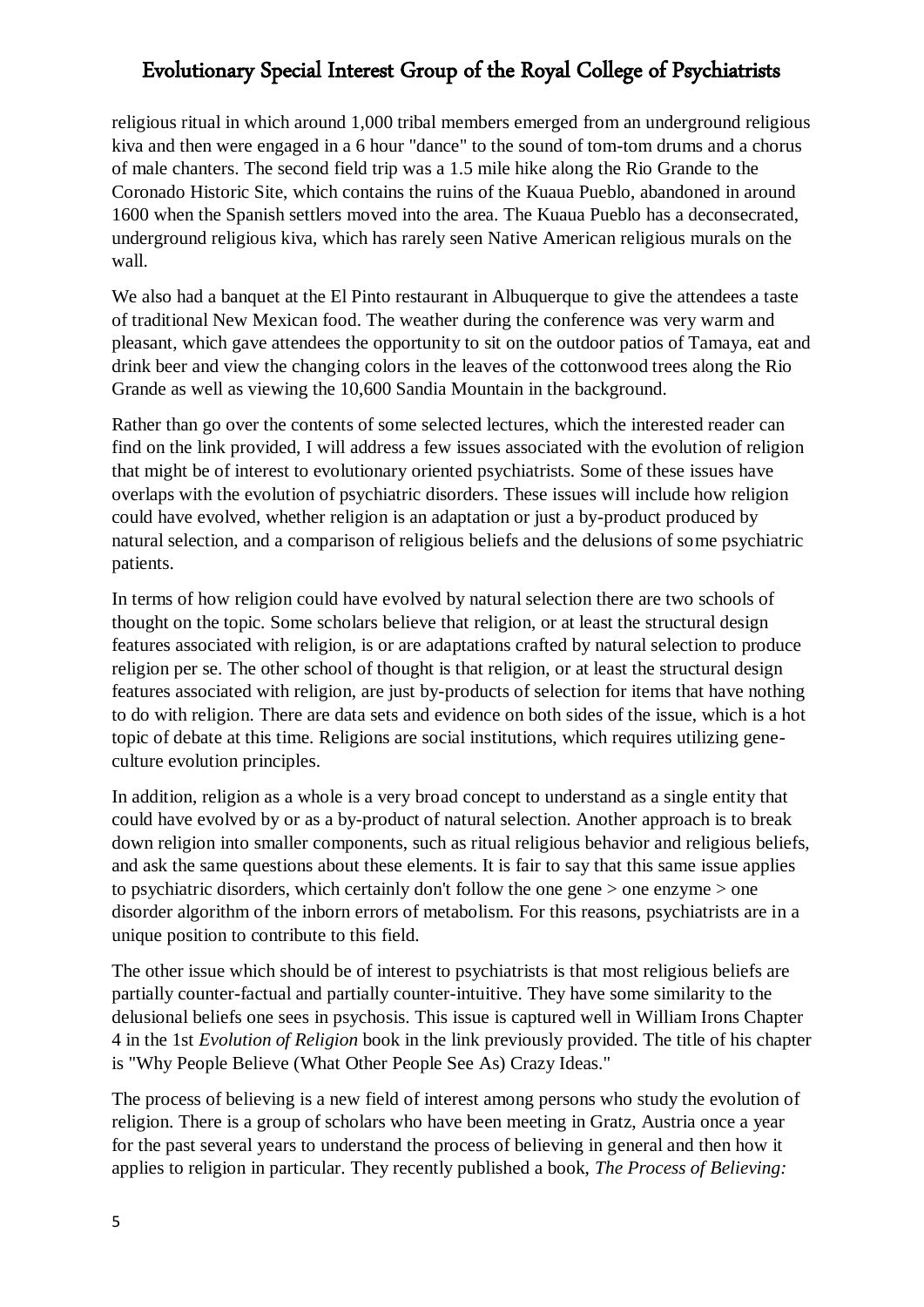*The Acquisition, Maintenance, and Change in Creditions.* Our knowledge of the process of believing is today what our knowledge of the process of learning was 100 years ago. In terms of the beliefs of religious people and the beliefs of psychotic people, the mechanisms of acquisition appear to be different. Religious people acquire their beliefs through normative coercion, which includes confirmation and prestige biases. People will believe just about anything if most people and especially if high status people hold the belief. By contrast psychotic persons appear to acquire their beliefs through a dysfunctional perceptual system by which they misinterpret information they acquire from their environment.

In summary, the evolution of religion is a topic that should interest psychiatrists irrespective of whether the individual psychiatrist is religious or not. On a personal level, I (jrf) became interested in the evolution of religion only after I fully retired in 2007. It is a good way to keep busy in retirement and a good way to keep intellectually active. One can also utilize one's knowledge of human behavior by applying it to an new area. It is important to understand religion. If for no other reason, religious differences are dangerously dividing the world. I invite other psychiatrists to do what I did and take up this challenge, at least upon retirement from clinical psychiatric practice.

> Jay R. Feierman, M.D. New Mexico, USA

### **A SWOT analysis for Evolutionarily Informed Psychiatry's inclusion in the new MRCPsyc syllabus**

*In this edition we have included a SWOT analysis summary of the difficulties of getting evolutionary ideas and Darwinian concepts into psychiatric training and thinking in general. We suggest that learning some evolutionary theory (Especially areas such as mismatch or kin selection relevant to humans) can assist both research and clinical psychiatry,but there seems to be an inertia and even direct opposition in some quarters. We have therefore looked at some of the strengths and problems surrounding this endeavour.* 

SWOT is an acronym for strengths, weaknesses, opportunities, and threats.

SWOT is a structured planning method that evaluates those four elements of a project.

SWOT involves specifying the objective of the venture and identifying the internal and external factors that are favourable and unfavourable to achieve that objective

- 1. Strengths characteristics of the project that give it an advantage over others
- 2. Weaknesses: characteristics of the that place the project at a disadvantage relative to others
- 3. Opportunities: elements in the environment that the or project could exploit to its advantage
- 4. Threats: elements in the environment that could cause trouble for the project

### 1 STRENGTHS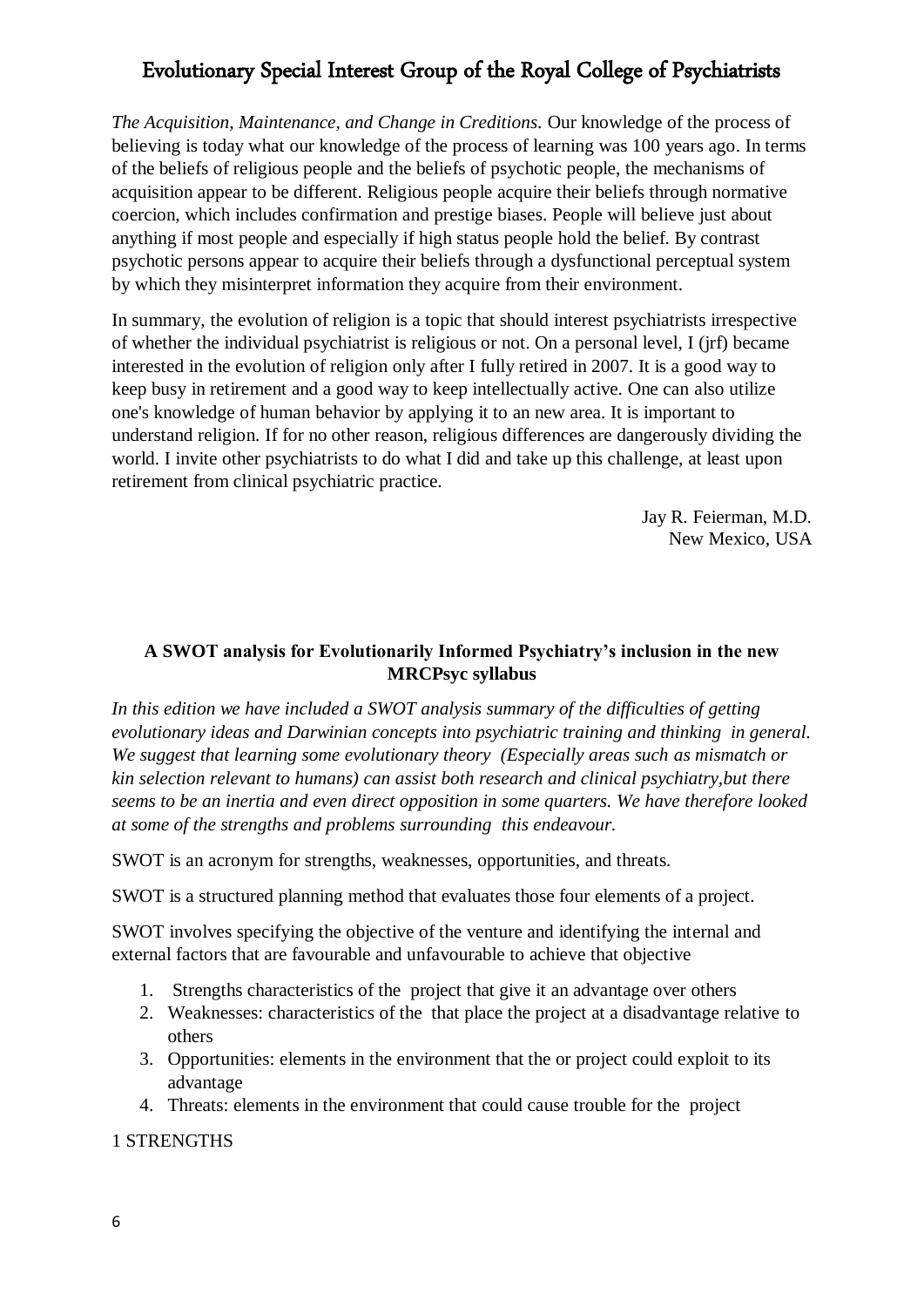Evolutionarily informed psychiatry EP is an organising principle for the whole of medicine producing a scientifically based "Biopsychosocial" integration of psychiatric knowledge. EP provides testable explanations for human "vulnerability" to psychiatric disorders based on the universal guiding principle of biology i.e. Evolution by natural selection and other related processes. Evolutionary Psychiatry theories are able to usefully link and inform areas such as genetics, phenomenology, human co-operation, culture, the social brain and neurochemistry, defences, and disorders of such, by giving a scientifically proven (Though individual elements need testing) route to explainations of why genes and processes occur, not just how.

### 2 WEAKNESSES

Evolutionary models are mostly related to basic science;

- i. There are few current psychiatric interventions purely based on evolutionary principles;
- ii. The practical benefits of considering evolution are a few steps removed from clinical practice.

### 3 OPPORTUNITIES

Making the seemingly disconnected facts and models in psychiatry make sense; having a meta-theory of mental functioning and dysfunction not currently available.

### 4 THREATS

i. Eugenics; the concern that evolution can be misused in pursuit of social/biological engineering aims such as racial purity or human genetic or societal 'improvement'.

ii. Creationism, Intelligent design, religious objections to evolution based on the belief that the mind was made just as it is all in one go by a deity or single act, some thousands of years ago by an intelligent designer. In other words the rejection of evolution based on religious faith.

iii. neo-Cartesian dualism, hermeneutics. There is a belief that the mind and all its products such as culture lie beyond the remit of biology and are not governed by the laws of nature.

iv. Ultra-reductionism: The belief that all psychopathology is within the brain and can be fully explained on basis of molecular events such as malfunctioning of genes, chemicals and neurones i.e. ultra medical model

v Lack of awareness of evolutionary theory and its valuable contribution and application to human behaviour psychology and psychiatry. 'We have managed so far without evolution; therefore, we don't need it'. There is too much to learn alredy in medicine and psychiatry in particular.

vi Complexity arguments; the belief that human brains are so complex, distant from our evolutionary separation from other primates and now so culturally determined that evolutionary biology has nothing relevant to add. (Closely related to iii. & v.).

vii Related to te above s are the notions that in any case if EP was that good everyone would use it already.